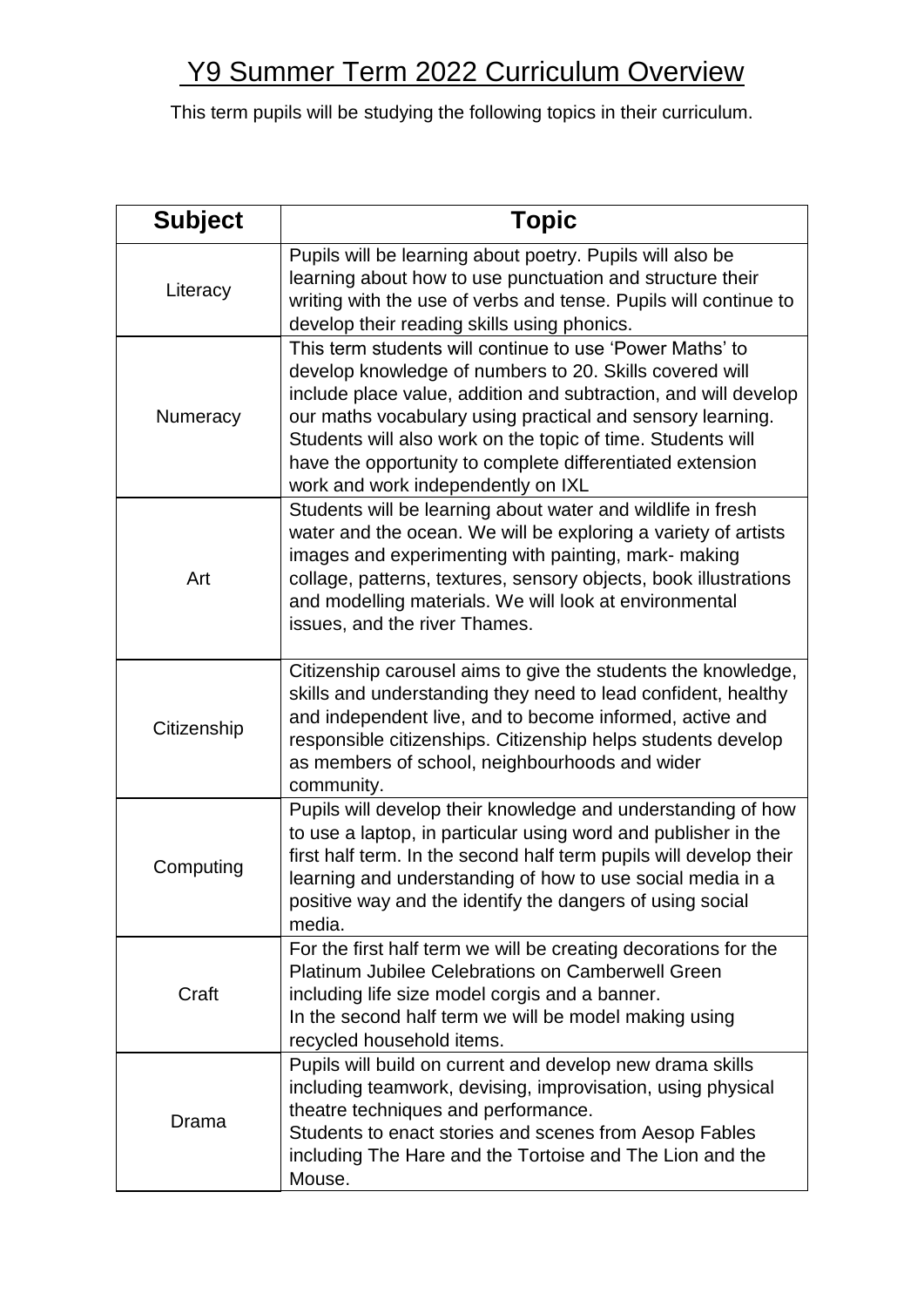## Y9 Summer Term 2022 Curriculum Overview

This term pupils will be studying the following topics in their curriculum.

| <b>Humanities</b> | This term students will be looking at the 6 major world<br>religions (Christianity, Islam, Judaism, Hinduism, Buddhism<br>and Sikhism). They will be developing their understanding of<br>belief, ritual and worship in relation to each religion.<br>They will also utilise their knowledge and understanding to<br>compare the differences and similarities between each<br>religion, allowing them to engage with and positively promote<br>the concept of tolerance and understanding between all<br>faiths.                                                                                                                                                                                                                                                                                                                                                                                                                                                                                                                  |
|-------------------|-----------------------------------------------------------------------------------------------------------------------------------------------------------------------------------------------------------------------------------------------------------------------------------------------------------------------------------------------------------------------------------------------------------------------------------------------------------------------------------------------------------------------------------------------------------------------------------------------------------------------------------------------------------------------------------------------------------------------------------------------------------------------------------------------------------------------------------------------------------------------------------------------------------------------------------------------------------------------------------------------------------------------------------|
| Life Skills       | Pupils will be learning about money and what is a budget; the<br>importance of what a budget is and having/planning a budget                                                                                                                                                                                                                                                                                                                                                                                                                                                                                                                                                                                                                                                                                                                                                                                                                                                                                                      |
| <b>Music</b>      | Term 3 subject is 'Melody'. Students have so far covered<br>'Rhythm and Beats' in term 1 and 'Chords and playing as a<br>Group' in Term 2. This term, students will be concentrating on<br>using individual notes to both improvise freely and learn<br>structured famous tunes. They will use a combination of<br>virtual electronic simulated instruments plugged into the class<br>PA system as well as keyboards, guitars, xylophones and<br>even a theremin (think of the Doctor Who theme song). They<br>will also use a colour code system in order to begin reading<br>music and follow structure.                                                                                                                                                                                                                                                                                                                                                                                                                        |
| PE                | Students will practise and develop the basic principles and<br>skills associated with striking and fielding games. The games<br>we will focus on this term include, cricket, hockey and tennis.<br>Students will continue to work on individual skills such as<br>control, passing, catching and basic team communication.                                                                                                                                                                                                                                                                                                                                                                                                                                                                                                                                                                                                                                                                                                        |
| <b>PSHE</b>       | Term 1<br>Students will be exploring the theme of Healthy Life Style. We<br>will be getting familiar with food pyramid and getting better<br>understanding of balanced diet. Students will be gaining<br>better understanding of the physical, mental and social<br>benefits of exercises. To be able to explain how physical<br>activities relieve stress and tension. Students will explore the<br>importance of rest and sleep. We will discuss difference<br>between medicine and harmful drugs. We will talk about<br>importance every day hygiene and investigate how germs<br>spread diseases.<br>Term <sub>2</sub><br>Students will be exploring theme of safety and the difference<br>between strangers and safe strangers. Students will be<br>identifying risks around the house and deciding which<br>Emergency Services to call.<br>We will discuss different roles of Emergency Services to<br>protect us. Students will go over different real-life situations<br>and decide if the 999 needs to be called or not. |